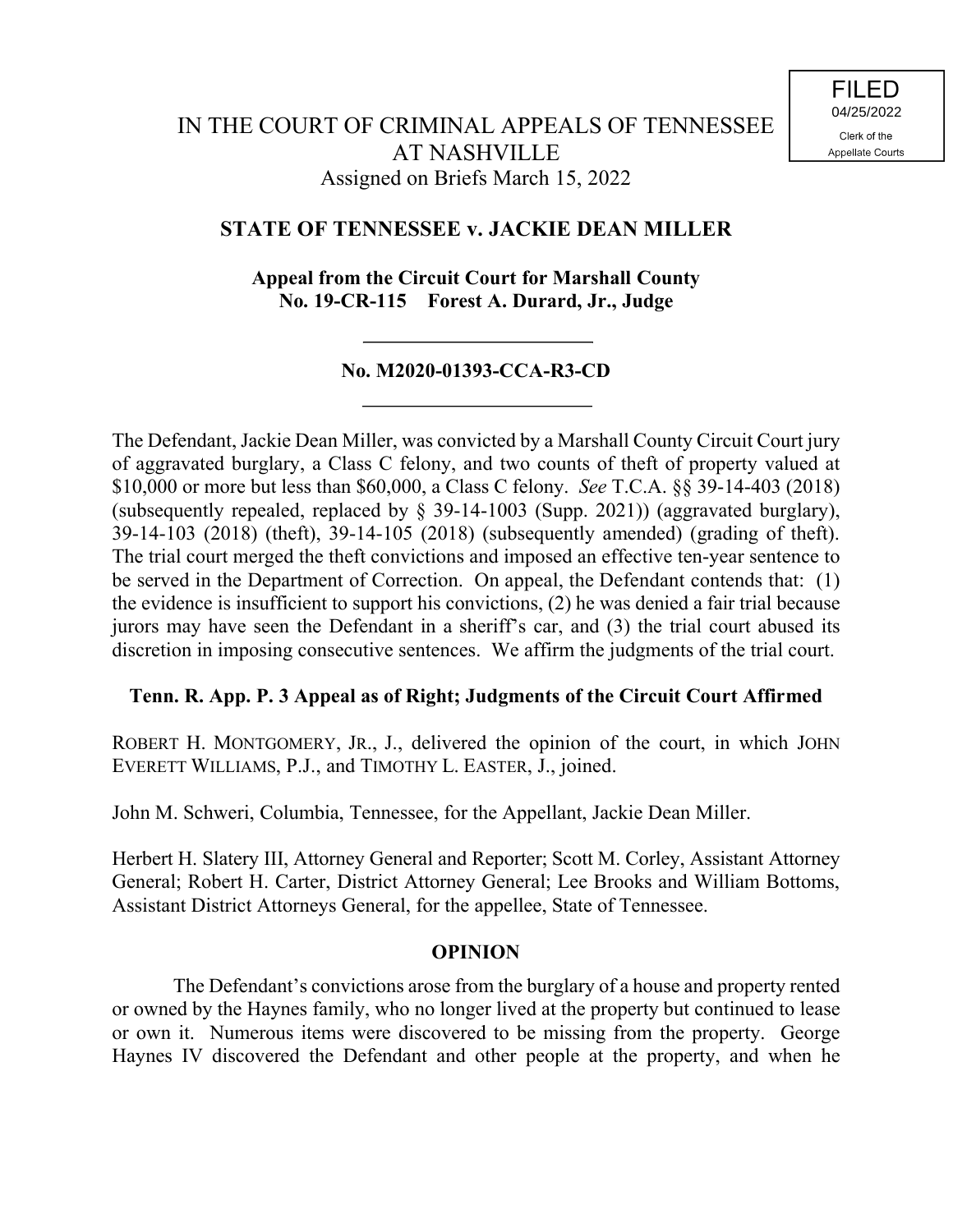confronted them, they fled. After Mr. Haynes  $IV<sup>1</sup>$  provided a license plate number of the truck in which the individuals fled, law enforcement identified the perpetrators and found some of the missing items at a home where the Defendant had been staying. Lillie Jackson, one of the people who Mr. Haynes IV discovered at the property, was also charged in relation to the missing items.

At the trial, George Haynes III testified that he and his mother had lived at a home on Lunns Store Road for about nine years. He said the property also had a shop. He said that his mother died and that he moved elsewhere but continued to lease the house, where he stored the items that were later discovered missing. He identified the following missing items: collectible die-cast John Deere miniature toy vehicles in original packaging, collectively worth "several thousand dollars" because they were no longer made; 2500 to 3500 collectible die-cast Hot Wheels toy cars, many still in original packaging, which he sold at a flea market for \$1 each; pocket knives, which he sold at a flea market; thirty to forty cast iron skillets; afghans made by his mother; four motorized wheelchairs; a 36′ camper, for which he had paid \$5000 and for which had recently purchased new tires; toolboxes; and numerous other items.

Mr. Haynes III testified that he had experienced brain bleeds, after which he moved in with his son, Mr. Haynes IV. Mr. Haynes III said he never gave the Defendant or anyone else permission to go to the Lunns Store Road property, to take items from the property, or to sell the items. Mr. Haynes III said he had not leased the property to anyone.

Mr. Haynes III testified that he and his son compiled a list of the stolen property, which Mr. Haynes III submitted to his insurer, but his claim was denied because he did not have photographs of the items. Mr. Haynes III said he had purchased some of the items at auctions and on eBay and acknowledged he could not provide serial numbers or documents to show the purchase prices for the items.

George Haynes IV testified that the Lunns Store Road house and shop contained the personal property his father and grandmother accumulated in their lifetimes. Mr. Haynes IV said he stored his tools in the shop. He said "[t]hey throwed . . . away" his grandmother's family photographs and Bible.

Mr. Haynes IV testified that after his father retired, his father bought pocket knives on eBay and made \$500 to \$1000 per weekend selling them at a flea market. Mr. Haynes IV said that he purchased a large safe for the house, in which he stored "important documents." Mr. Haynes IV said Harley-Davidson motorcycle "[c]omplete bodies that had been tor[n] down for restoration" and "pretty much any kind of mechanic tool you

 $\overline{a}$ 

<sup>&</sup>lt;sup>1</sup> Both George Haynes III and George Haynes IV testified at the trial. For clarity, we refer to them as Mr. Haynes III and Mr. Haynes IV.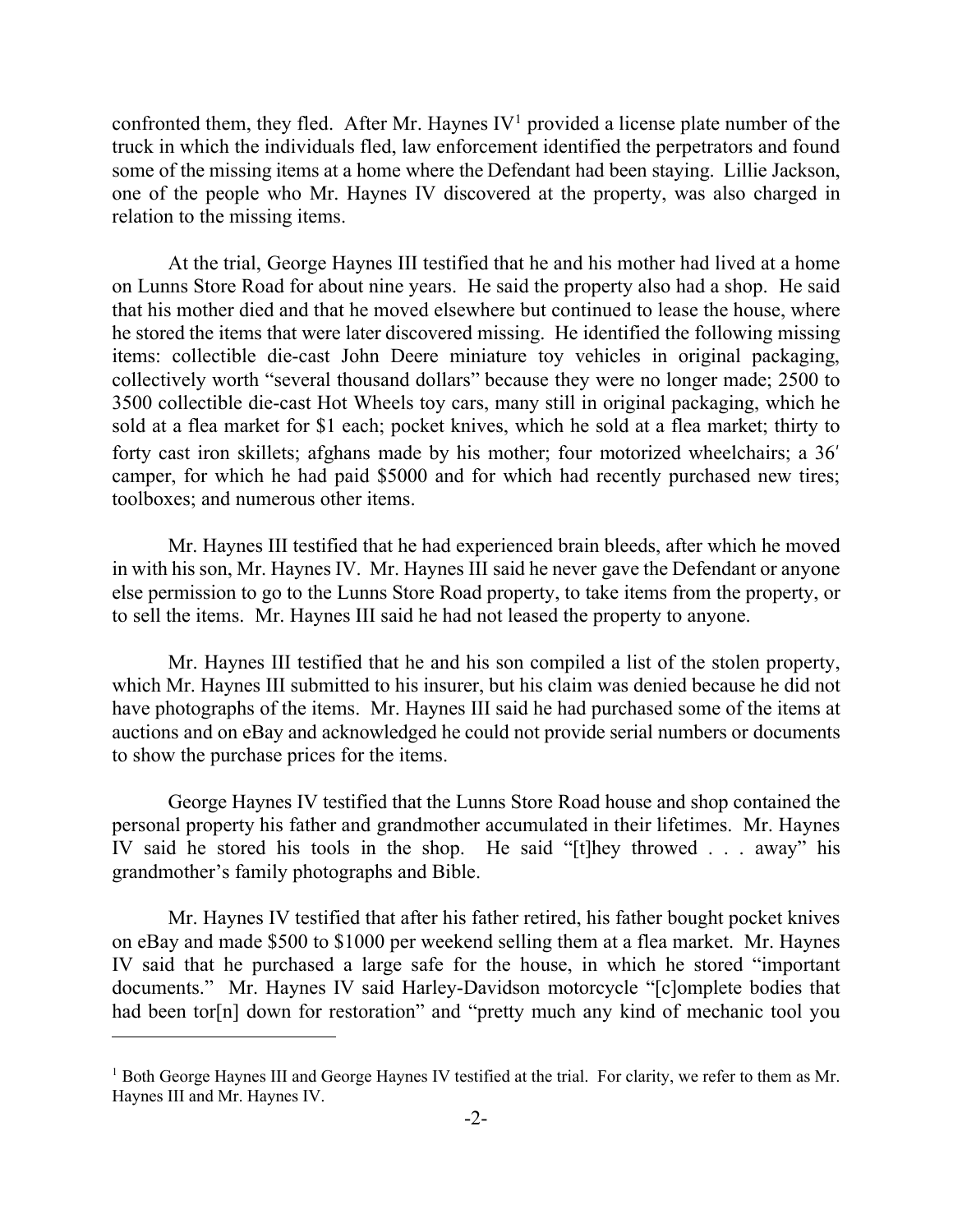want" were missing. Mr. Haynes IV identified a list of the stolen property, and the list was received as an exhibit. The claimed value of the items totaled \$48,970. Mr. Haynes IV said he had been conservative in estimating the value of the property, noting that some of the Hot Wheel cars were worth hundreds of dollars each but that in order to avoid a dispute, he had estimated \$1 each because they could be purchased at Walmart for this amount. He said the estimates were based upon what he and his family members had paid for the items. He acknowledged that some of the items were recovered and had been returned.

Mr. Haynes IV testified that after his father moved in with him, he went to the Lunns Store Road property often enough to maintain it and to retrieve items that he needed from the shop. He said that about two months before November 19, 2018, he began to notice that items were missing. He said that at first, small items were missing but that eventually, the camper was missing. He described the camper as a 30′ recreational vehicle that had to be pulled with a one-ton truck. He said the camper had been purchased around 2004 for \$5000, that it had new tires, and that he had used it shortly before it disappeared.

Mr. Haynes IV testified that he spoke to neighbors about helping him "keep an eye out." He said that he contacted law enforcement about the missing property but that he was not satisfied with the response. He said the officer who responded would not file a report on the basis that Mr. Haynes IV did not have a vehicle identification number or a title for the camper, which Mr. Haynes IV said he had purchased from neighbors. Mr. Haynes IV said he decided to catch the perpetrators himself.

Mr. Haynes IV testified that he began driving by the property frequently. He said the perpetrators drove a Silverado truck identical to his own and posited that they "got away with it for as long as they did" due to the similarity of the trucks. He said the neighbors saw the perpetrators' truck at the property and assumed it was his truck. Mr. Haynes IV said that once he saw the truck, he recognized it as one he had seen at Ms. Jackson's parents' house.

Mr. Haynes IV testified that on November 19, 2018, he went to the property after having received a telephone call. He said that when he entered the house, he saw the Defendant. Mr. Haynes IV said that he asked the Defendant what he was doing in the house and that the Defendant pointed to the bedroom and stated, "I'm here with her." Mr. Haynes IV said that Lillie Jackson was also present and that she stated she had purchased the house from Cheaphouses.com. Mr. Haynes IV said he had not listed the property for sale. He said Ms. Jackson did not "appear to be the one in charge" and that everyone appeared to be in charge of themselves. He said that he had never seen the Defendant or Ms. Jackson before this night and that he had not given them permission to be in the house. Mr. Haynes IV said others were outside the house and estimated "there was about four of them." Mr. Haynes IV said that he called the sheriff's department and that the intruders fled in a truck. He said that he followed the intruders and remained on the call with the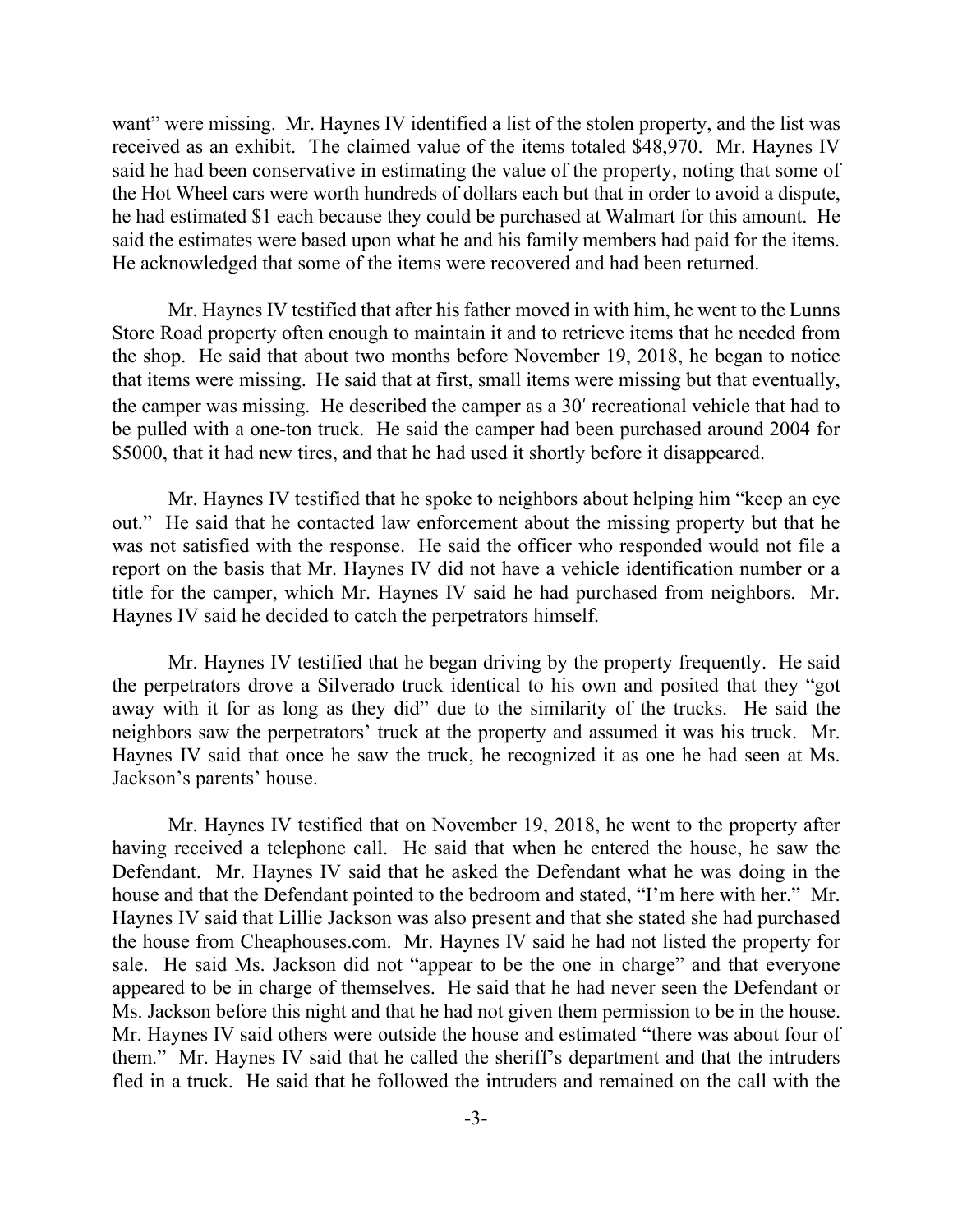sheriff's department. He said that he eventually lost sight of the intruders but that he provided the license plate number of their truck to an officer.

Mr. Haynes IV testified that he had two conversations with the Defendant at court appearances. Mr. Haynes IV said that the Defendant "blamed it on her and [stated] that she ruined his life." Mr. Haynes IV said that in a separate conversation, the Defendant stated that Ms. Jackson had given him the camper and that the Defendant traded the camper for a car.

Marshall County Sheriff's Department (MCSD) Detective Tony Nichols testified that his investigation of another matter led him to a home where some of the items missing from the Haynes Lunns Store Road house were recovered. A list of the recovered property and its estimated value was received as an exhibit. The list reflects that the estimated value of the recovered items was \$6337.

Detective Nichols testified that he determined the Defendant did not own or lease the house where the recovered property was located but that the Defendant and Ms. Jackson, who were in a romantic relationship, had been staying there. He agreed that Ms. Jackson had "enter[ed] a plea" in the present case. Detective Nichols said he determined that another man and another woman lived at the house but that he did not determine the nature of their ownership interest.

Savannah Ragsdale testified that she was present at the Haynes Lunns Store Road house on November 19, 2018. She said, "It was supposed to be a house we were cleaning and turns out it was not. And then we got into a high speed chase running from the owners of the location." She said she was with the Defendant, Ms. Jackson, and a man whose name she did not know. She said that before November 19, she had been staying with the Defendant and Ms. Jackson and that she had driven them separately on unidentified dates to the Lunns Store Road house. She said that she had taken the Defendant to the Lunns Store Road house about two or three days before November 19 and that she "was told we were checking the water pumps." She said she waited in the car and did not pay attention to what the Defendant did while they were there. She said that prior to or on November 19, the Defendant never told her that he believed Ms. Jackson had purchased the Lunns Store Road property. She said the Defendant never said he and Ms. Jackson were trying to lease the property.

When asked what statements the Defendant made when they were fleeing the scene on November 19, Ms. Ragsdale testified that the Defendant said, "That he had a gun." Ms. Ragsdale said that while the truck in which they were riding during the chase was traveling at thirty to forty miles per hour, she and an unidentified man "ended up out of the vehicle," but she did not recall if she had been "pushed out intentionally or on accident." She later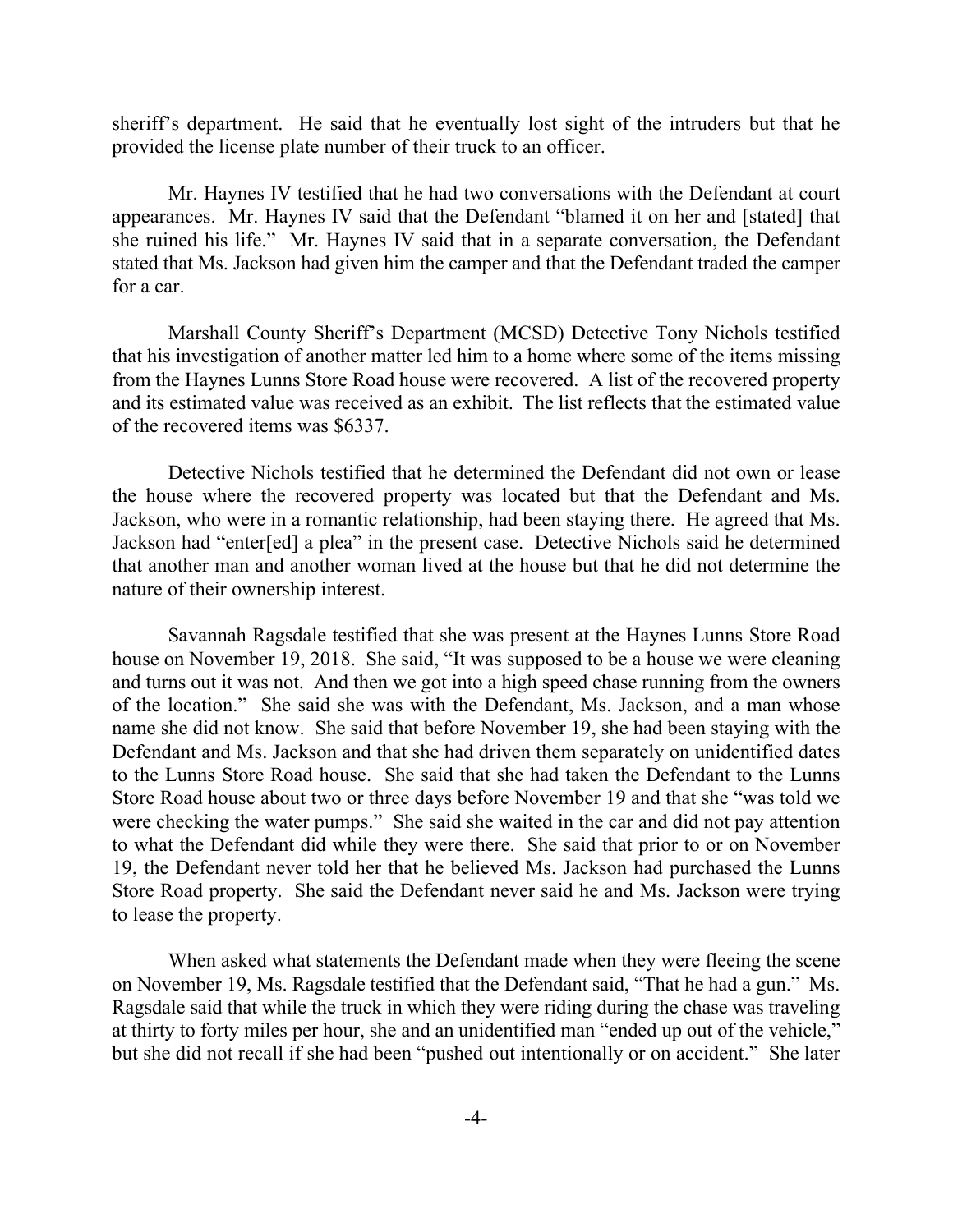agreed she might have jumped and said she remembered falling out of the truck. She said she had been injured but did not seek medical treatment.

Ms. Ragsdale testified that she had gone to the Lunns Store Road property to clean two to four times. When asked if she and the others had taken cleaning supplies with them, she said, "Sometimes, yes." She said they had taken bleach, towels, and toilet bowl cleaner. She said the Defendant had not taken supplies to repair drywall, clean up dog excrement, or to make other repairs. She said she never saw anyone take anything from the house and that the Defendant did not tell her he had taken anything. She said she had not been charged criminally.

MCSD Detective Drew Binkley testified that on November 20, 2018, the Sheriff's Department received a report that a citizen had seen two women and a man pushing a safe from a truck into a brush line. Detective Binkley said the people involved were Ms. Jackson and her parents. Detective Binkley said that after Detective Nichols investigated the discarded safe, they went to a house where he had attempted earlier in the day to locate the Defendant and Ms. Jackson relative to the present case. Detective Binkley said they obtained consent to search the house, where they discovered several items that were missing from the Haynes Lunns Store Road house. Photographs of the recovered items were received as an exhibit. Detective Binkley said that "without doing the math," the total value of the items taken was around \$53,000.

Detective Binkley testified that the truck in which the Defendant, Ms. Jackson, Ms. Ragsdale, and the other man were riding was registered to Ms. Jackson or her father. Detective Binkley said Ms. Jackson's parents lived near Mr. Haynes IV's house. He agreed that Ms. Jackson "enter[ed] a plea" in this case and said Ms. Jackson's parents "enter[ed] pleas" in a case related to the safe.

The jury found the Defendant guilty of aggravated burglary and two counts of theft of property valued at \$10,000 or more but less than \$60,000. The trial court merged the theft convictions, which were based upon alternative modes. The trial court sentenced the Defendant, a Range I offender, to serve six years for aggravated burglary and four years for theft. The court ordered the sentences to be served consecutively based upon its finding that the Defendant's record of criminal activity was extensive. *See* T.C.A. § 40-35- 114(b)(2) (2019) (subsequently amended). This appeal followed.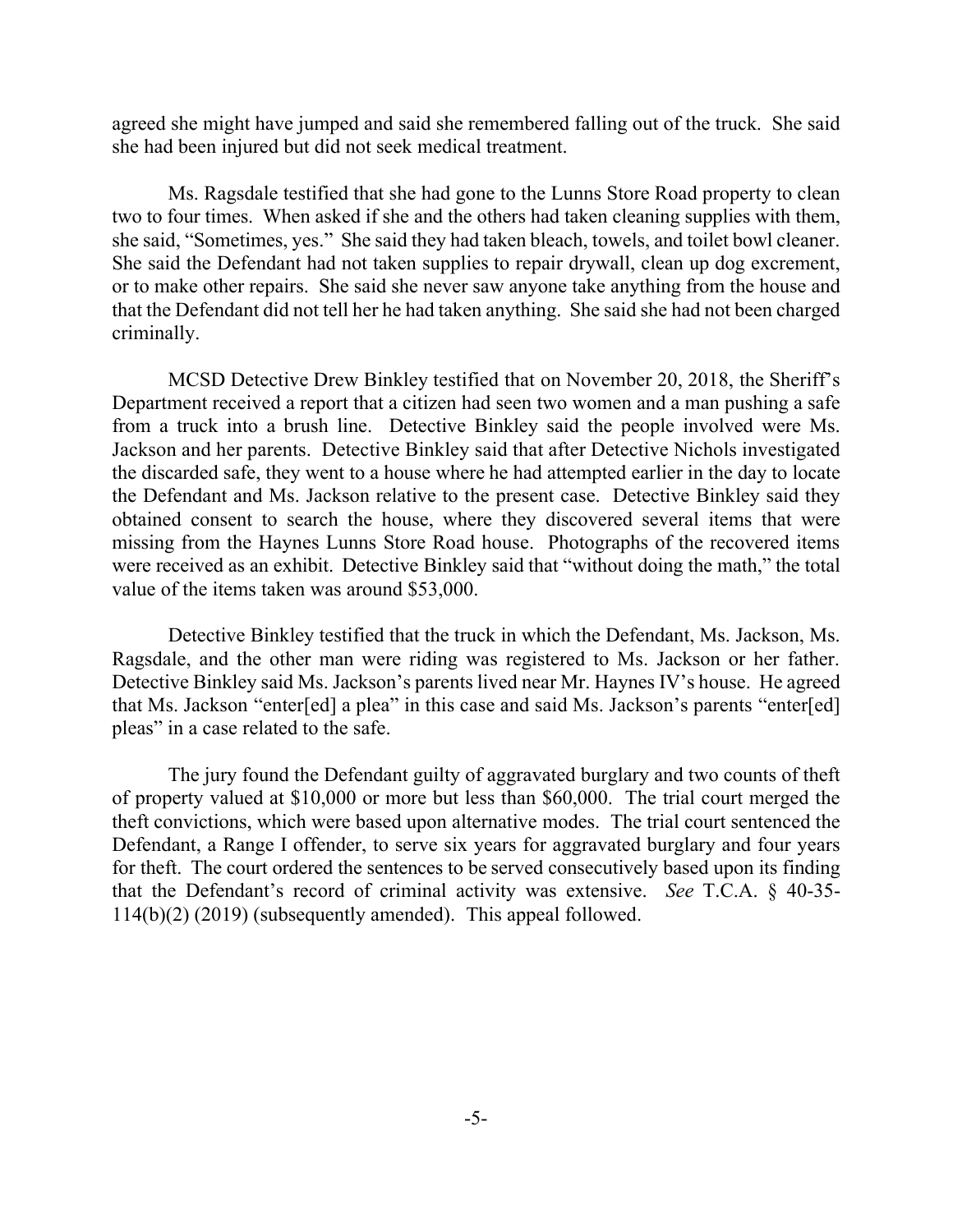#### **Sufficiency of the Evidence**

**I**

The Defendant contends that the evidence is insufficient to support his convictions. In determining the sufficiency of the evidence, the standard of review is "whether, after viewing the evidence in the light most favorable to the prosecution, *any* rational trier of fact could have found the essential elements of the crime beyond a reasonable doubt." *Jackson v. Virginia*, 443 U.S. 307, 319 (1979); *see State v. Vasques*, 221 S.W.3d 514, 521 (Tenn. 2007). The State is "afforded the strongest legitimate view of the evidence and all reasonable inferences" from that evidence. *Vasques*, 221 S.W.3d at 521. The appellate courts do not "reweigh or reevaluate the evidence," and questions regarding "the credibility of witnesses [and] the weight and value to be given the evidence . . . are resolved by the trier of fact." *State v. Bland*, 958 S.W.2d 651, 659 (Tenn. 1997); *see State v. Sheffield*, 676 S.W.2d 542, 547 (Tenn. 1984).

"A crime may be established by direct evidence, circumstantial evidence, or a combination of the two." *State v. Hall*, 976 S.W.2d 121, 140 (Tenn. 1998); *see State v. Sutton*, 166 S.W.3d 686, 691 (Tenn. 2005). "The standard of review 'is the same whether the conviction is based upon direct or circumstantial evidence.'" *State v. Dorantes*, 331 S.W.3d 370, 379 (Tenn. 2011) (quoting *State v. Hanson*, 279 S.W.3d 265, 275 (Tenn. 2009)).

"Identity of the perpetrator is an essential element of any crime." *State v. Rice*, 184 S.W.3d 646, 662 (Tenn. 2006). Circumstantial evidence alone may be sufficient to establish the perpetrator's identity. *State v. Reid*, 91 S.W.3d 247, 277 (Tenn. 2002). The identity of the perpetrator is a question of fact for the jury to determine. *State v. Thomas*, 158 S.W.3d 361, 388 (Tenn. 2005). "The jury decides the weight to be given to circumstantial evidence, and '[t]he inferences to be drawn from such evidence, and the extent to which the circumstances are consistent with guilt[.]'" *Rice*, 184 S.W.3d at 662 (quoting *Marable v. State*, 313 S.W.2d 451, 457 (Tenn. 1958)).

#### **A. Aggravated Burglary**

On the relevant date in this case, aggravated burglary was defined as "burglary of a habitation[.]" T.C.A. § 39-14-403(a) (2018) (subsequently repealed, replaced by § 39-13-1003 (Supp. 2021)). At the time, the burglary statute provided: "A person commits burglary who, without the effective consent of the property owner . . . [e]nters a building other than a habitation (or any portion thereof) not open to the public, with intent to commit a felony, theft, or assault[.]" *Id*. § 39-14-402(a)(1) (2018) (subsequently repealed, replaced

-6-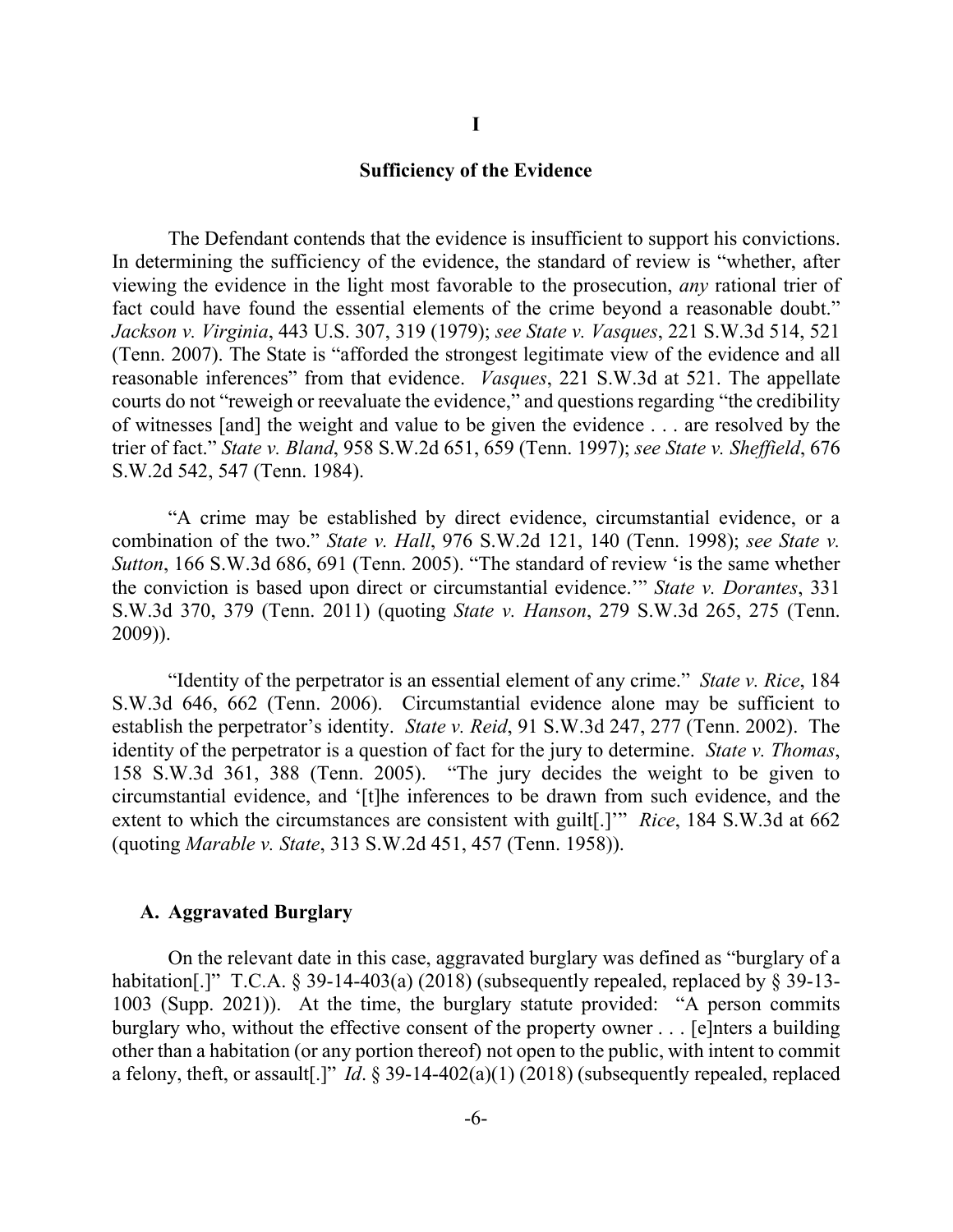by § 39-13-1002(a)(1) (Supp. 2021)). Habitation is defined as "any structure . . . designed or adapted for the overnight accommodation of persons[.]" *Id*. § 39-14-401(1)(A) (2018). Owner is "a person in lawful possession of property whether the possession is actual or constructive." *Id.* at (3). A jury is permitted to infer that a person who possesses recently stolen property obtained the property through theft, unless the possession of the property is satisfactorily explained. *State v. James*, 315 S.W.3d 440, 450 (Tenn. 2010). However, the inference that a burglary occurred is only permitted when "there exists a rational connection between possession and participation, when guilt [of burglary] more likely than not flows from possession, and importantly, when there is some other evidence corroborating the burglary that warrants the inference." *Id*. at 452; *see State v. Foust*, 482 S.W.3d 20, 54-55 (Tenn. Crim. App. 2015).

The Defendant argues that despite the State's evidence regarding the large quantity of items taken from the Haynes property, the proof only showed that he visited the house once and was not seen taking any of the items on this occasion. He argues, as well, that the State did not prove adequately that he lived at the home where some of the stolen property was found, that the State did not offer Ms. Jackson as a witness, that law enforcement did not initially file a report when Mr. Haynes IV first reported that items were missing, and that Mr. Haynes III's insurer had denied a claim for the stolen property. The Defendant's arguments invite this court to reweigh the evidence, a matter reserved exclusively for the jury as the trier of fact. *See Bland*, 958 S.W.2d at 659; *see also Sheffield*, 676 S.W.2d at 547.

Viewed in the light most favorable to the State, the evidence shows that on November 19, 2018, the Defendant and others entered the Haynes Lunns Store Road house without permission from Mr. Haynes III or Mr. Haynes IV. The State offered evidence that the Defendant had been to the property at least one other time. When confronted by Mr. Haynes IV on November 19, the Defendant professed to be in the house with Ms. Jackson, who falsely claimed that she had purchased the property. Both Mr. Haynes III and Mr. Haynes IV testified that they did not know the Defendant and had not given anyone permission to be on the property. Mr. Haynes IV said he had not listed the property for sale. The Defendant, Ms. Jackson, Ms. Ragsdale, and the unidentified man fled when Mr. Haynes IV called the sheriff's department, and they led Mr. Haynes IV on a high-speed chase. A jury may infer consciousness of guilt from a defendant's flight. *See, e.g.*, *State v. Berry*, 141 S.W.3d 549, 587-88 (Tenn. 2004) (appendix); *State v. Zagorski*, 701 S.W.2d 808, 813 (Tenn. 1985). The detectives determined during their investigation that the Defendant was staying with Ms. Jackson at her parents' house, where several of the stolen items were recovered. Ms. Jackson was present with the Defendant at the Haynes property on November 19, 2018. *See James*, 315 S.W.3d at 252-53. The State's theory relative to aggravated burglary was that the Defendant entered the Haynes property with the intent to commit theft.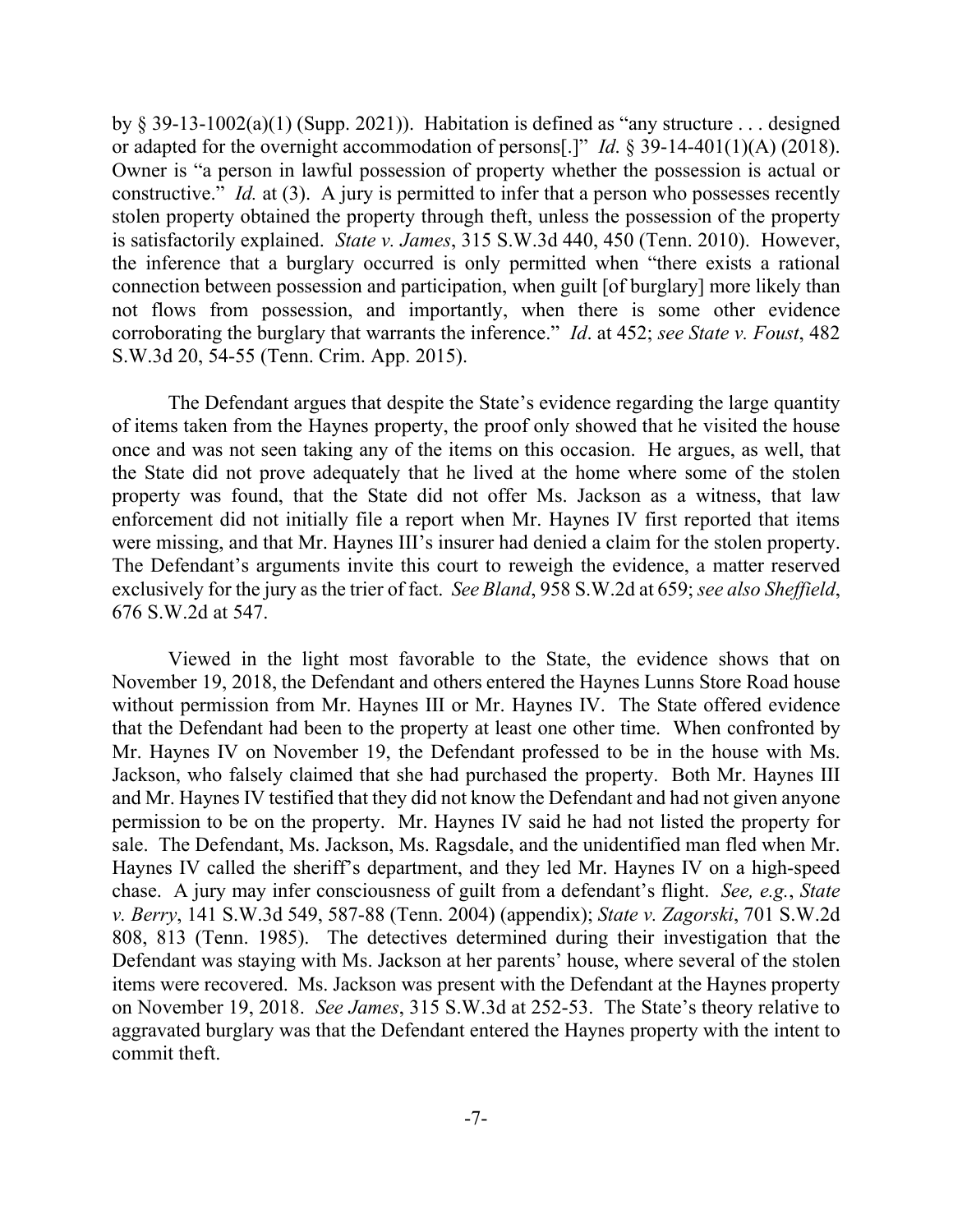As applied to the present case, the Defendant's presence at the scene, his flight when Mr. Haynes IV called the authorities, and the Defendant's staying with Ms. Jackson at the home where the stolen property was found are all circumstantial evidence from which a rational jury could determine that the Defendant entered the Haynes property without their permission and with the intent to commit theft. The evidence is sufficient to support the aggravated burglary conviction.

#### **B. Theft**

"A person commits theft of property if, with intent to deprive the owner of property, the person knowingly obtains or exercises control over the property without the owner's effective consent." T.C.A.  $\S$  39-14-103(a) (2018). The ft of property valued at \$10,000 or more but less than \$60,000 is a Class C felony. *Id.* § 39-14-105(a)(4) (2018) (subsequently amended).

The Defendant was convicted of two modes of theft: theft by obtaining property without the owner's permission and theft by exercising control over the property without the owner's permission. The convictions were merged. In challenging the sufficiency of the evidence to support his theft convictions, the Defendant relies on the same arguments he raised relative to the aggravated burglary conviction. In addition, he argues that the State failed to establish that the value of the property was \$10,000 or more but less than \$60,000. As we stated above, it is not the province of this court to reweigh the evidence. *See Bland*, 958 S.W.2d at 659; *see also Sheffield*, 676 S.W.2d at 547.

Viewed in the light most favorable to the State, the evidence shows that the Defendant went to the Haynes property at least twice, stating on one occasion that his purpose was to check on water pumps and failing to provide a reason for his presence on the other occasion, aside from stating he was present with Ms. Jackson. Mr. Haynes III and Mr. Haynes IV testified that they did not know the Defendant and that they had not given anyone permission to be on the property. Mr. Haynes III testified specifically that he had not given anyone permission to sell the missing items. The Defendant and Ms. Jackson were staying at her parents' house, where several items that were missing from the Haynes property were recovered. The Defendant fled from the Haynes property when confronted by Mr. Haynes IV, who called the sheriff's department. The Defendant's lack of a satisfactory explanation for his presence on November 19, 2018, his flight from the scene when he was confronted by Mr. Haynes IV and was in peril of apprehension by law enforcement, and his unexplained possession of recently stolen goods were evidence from which a rational jury could conclude that the Defendant obtained the property without the owners' permission and that he exercised control over the property without the owners' permission. The evidence is sufficient to support the Defendant's merged theft convictions.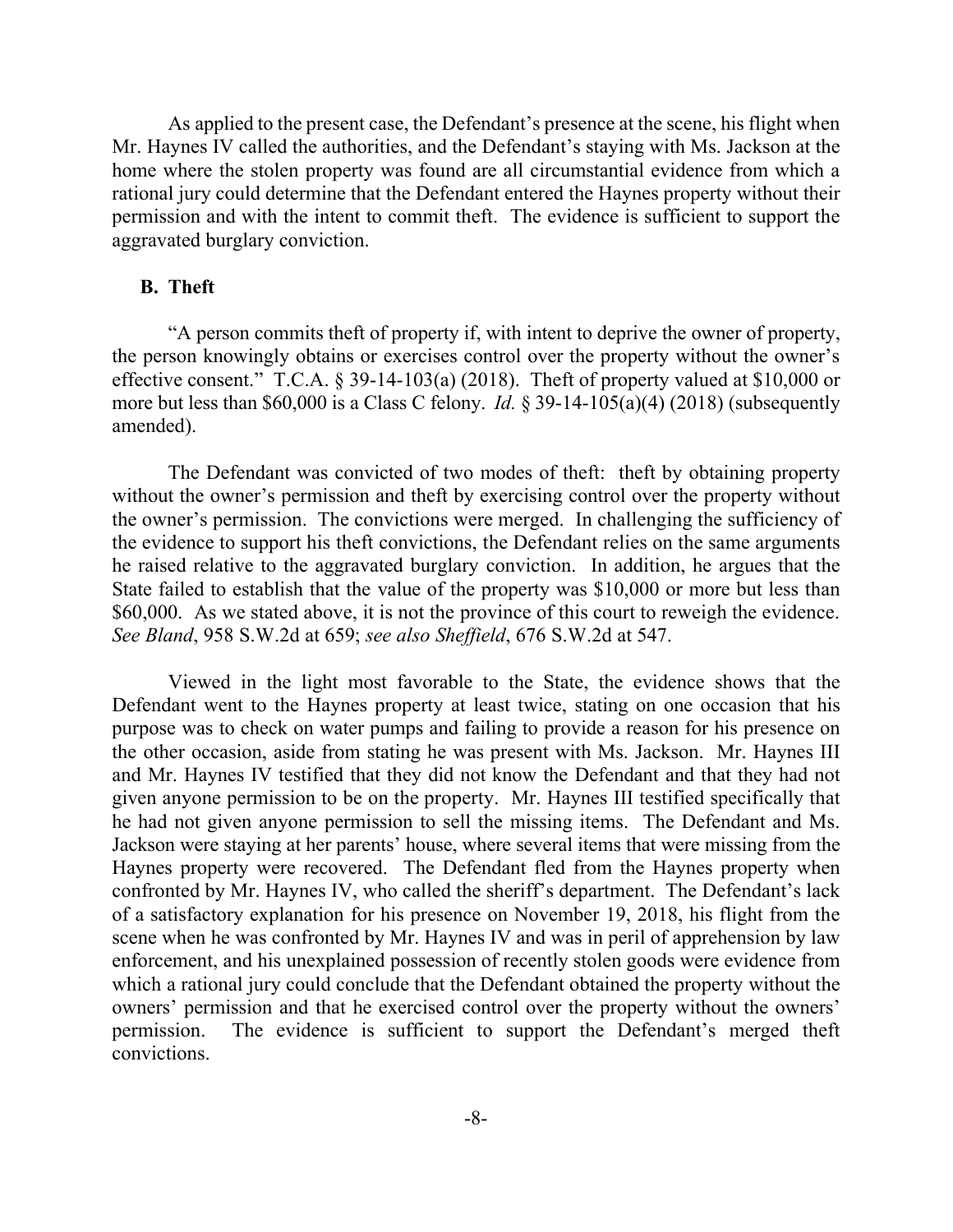With regard to the Defendant's argument that the State failed to establish the value of the property was at least \$10,000, we acknowledge that the proof did not establish the precise pecuniary value of the stolen property. However, both Mr. Haynes III and Mr. Haynes IV identified specific items which were taken and their values. Several items taken had significant value, such as the camper worth \$5000 and Mr. Haynes III's flea market inventory, which consisted of thousands of items with a small value individually but a collectively large value. In addition, numerous other items of significant value, such as Mr. Haynes IV's tool collection and disassembled Harley-Davidson motorcycles, were taken. Mr. Haynes IV testified that his estimated values had been conservative. From the evidence, a rational jury could conclude that the value of the stolen property was at least \$10,000 but less than \$60,000.

Because the evidence is sufficient to support the convictions, the Defendant is not entitled to relief on this basis.

### **II**

#### **Denial of a Fair Trial - Potential that the Defendant was Seen in a Sheriff's Car**

The Defendant contends that he was denied his right to a fair trial due to "the negligent or intentional failure of the State to shield the jurors from seeing him in the custody of the Sheriff." He also argues that the jurors may have placed undue significance on his wearing civilian clothing despite his being in custody, which he posits might have seemed "suspicious" to the jurors.

The Due Process Clause of the Fourteenth Amendment to the United States Constitution and article I, section 8 of the Tennessee Constitution afford every criminal defendant the right to a fair trial. *See Johnson v. State*, 38 S.W.3d 52, 55 (Tenn. 2001). A criminal defendant "must be afforded the 'physical indicia of innocence.'" *State v. Hall*, 461 S.W.3d 469, 497 (Tenn. 2015) (quoting *Kennedy v. Cardwell*, 487 F.2d 101, 104 (6th Cir. 1973)) (discussing the in-court use of shackles on a defendant); *State v. Smith*, 639 S.W.2d 677, 681 (Tenn. Crim. App. 1982).

The record reflects that at the end of the first day of the trial, the trial court addressed two sheriff's officers, stating, "[S]omebody brought [the Defendant] up [to the courthouse] in a marked unit, that is not to happen tomorrow at all." The court expressed its frustration that the jail administrator had allowed this to occur. The court proposed to designate a member of the jury panel who may have seen the Defendant in the marked car to be an alternate juror, and defense counsel agreed to the plan.

Defense counsel did not raise the issue in the motion for a new trial, but at the hearing on the motion, the Defendant stated that "everybody in the jury" saw him getting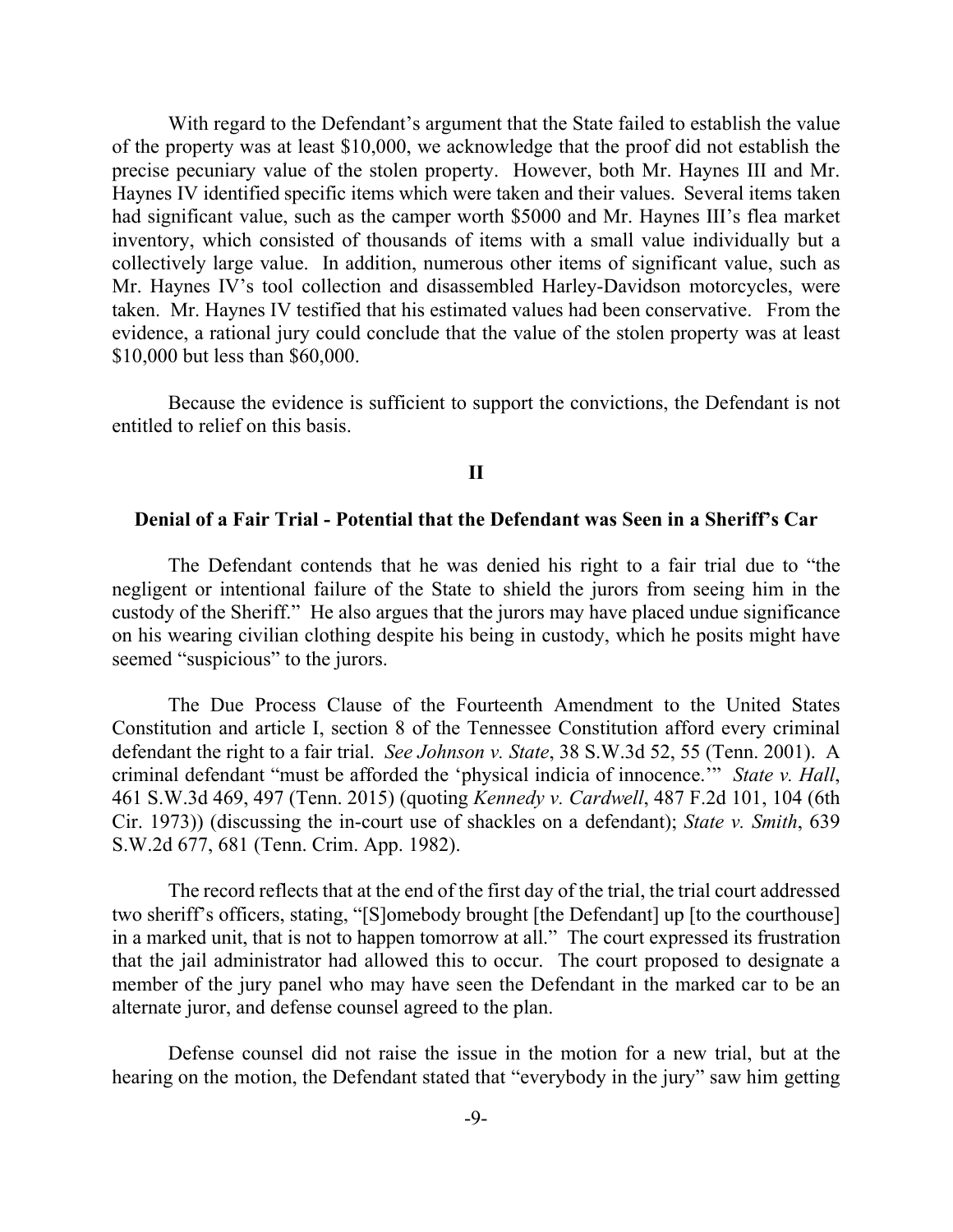out of a sheriff's vehicle "[b]oth days in a row." The Defendant said he wanted the trial court to consider the issue. The court permitted the defense to amend the motion for a new trial to include the issue, and the court reserved its ruling until it could conduct a second hearing, specific to this issue.

At the second hearing, MCSD corrections officer Kolton Sharp testified that he had transported the Defendant to court on the first day of the trial. He said the Defendant had been in plain clothes, seated in the back of a marked sheriff's car. He did not recall if the Defendant had been handcuffed but said the Defendant had not been shackled. Officer Sharp said that he arrived "after – probably 7:45" and that he had parked "at the backside over here." He did not recall having seen anyone other than the prosecutor but acknowledged he had not looked for people seated inside cars. Officer Sharp said he and Deputy Levi had a conversation with the prosecutor, in which he informed the prosecutor that no unmarked car had been available to transport the Defendant to court and that Officer Sharp had been instructed by his superior officers to transport the Defendant in a marked car. Officer Sharp thought he transported the Defendant back to the jail in an unmarked sheriff's car at the end of the first day of the trial. Officer Sharp did not recall if he had seen any cars or people in the parking lot when he took the Defendant back to the jail.

Officer Sharp testified that on the morning of the second day of the trial, he brought the Defendant to court in an unmarked car. He said he arrived earlier than 7:45 a.m., as he had been instructed to do. Officer Sharp said he came to the courthouse early in order to avoid the possibility of the Defendant being seen by members of the public. He denied that he had parked in front of the courthouse, rather than at the side, and he denied that the Defendant had reminded him to park elsewhere. He said the Defendant was in plain clothes and seated in the backseat. Officer Sharp did not recall where he had parked or if he had seen other cars or people. He said that when he was ready to transport the Defendant back to the jail after the second day of the trial, he had to have the unmarked sheriff's car jumpstarted. He said that the car used to jump-start his car was not a marked sheriff's car and that this took place on the side of the courthouse. He agreed that the jump-start situation occurred after the trial was over and that the court officer ultimately took the Defendant to the jail.

When asked if it was possible that people entering the courthouse on the two days of the trial had seen the Defendant coming from a marked sheriff's car, Officer Sharp said, "I do not know[.]" Officer Sharp agreed that on both days of the trial, he had not parked in the designated parking space for officers to use when transporting inmates between the jail and the courthouse and that he had parked in an area that could not be seen from the main entrance. He agreed that, at the prosecutor's direction, he had taken the Defendant into the courthouse through a side door, that this was not the main courthouse entrance, and that deputies had taken the Defendant up a back staircase to wait in the grand jury room. Officer Sharp agreed that members of the public would not have seen the Defendant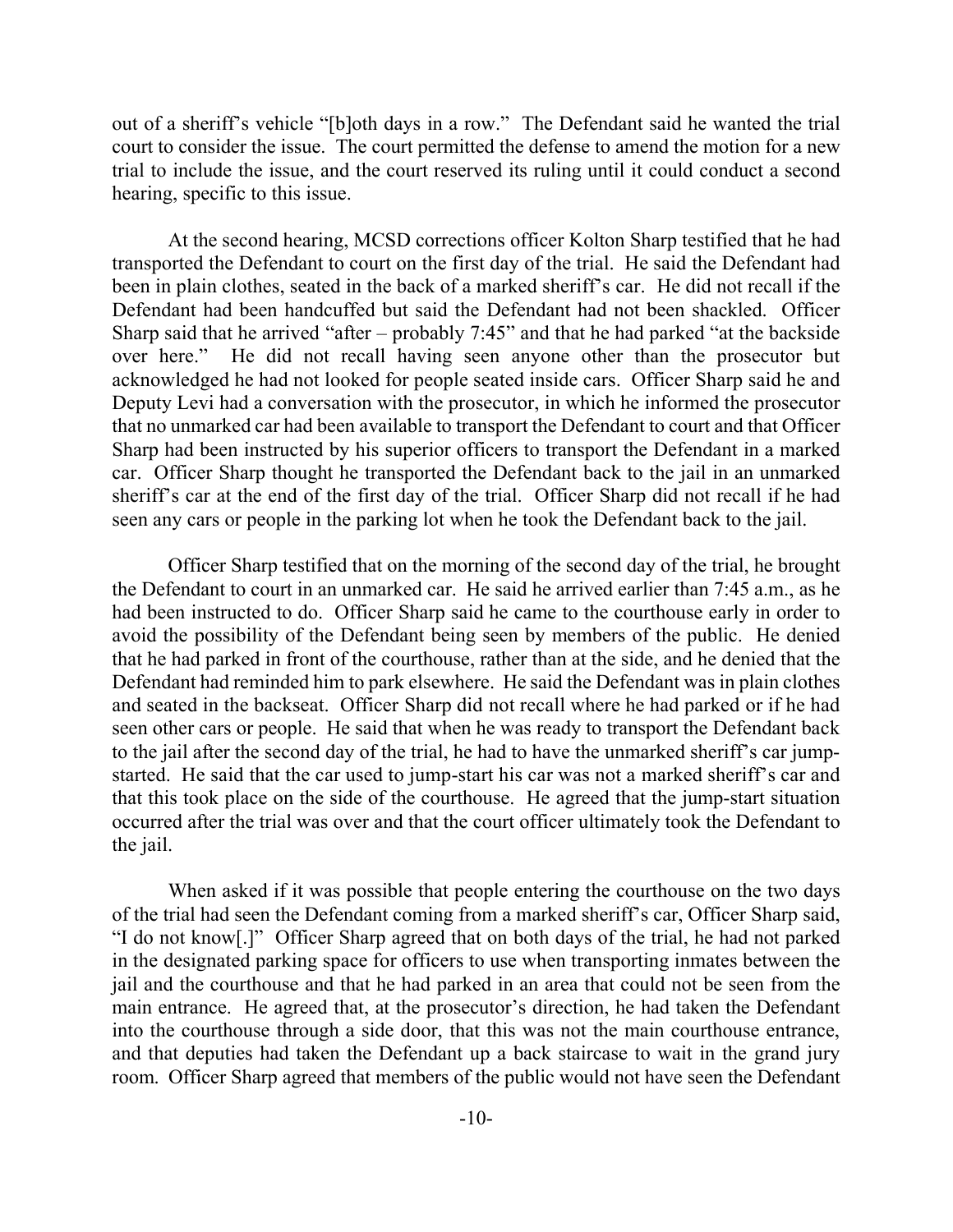entering the courthouse in this manner. Officer Sharp agreed that he had been in plain clothes when transporting the Defendant. Officer Sharp agreed that he followed the customary practice of waiting for the courthouse and the parking lot to clear at the end of the day before transporting the Defendant to the jail.

The Defendant testified that on the first day of the trial, the sheriff's department had taken him from the jail to the courthouse late, which he thought was because the car would not start. He said that he arrived in the backseat of the car, that he was dressed in plain clothes, and that he was not in handcuffs. He said the officer parked "at the side where the Sheriff's [sic] park at the last parking spot." He said two or three women and a man walked in front of a car as he was being taken out of the backseat and that he was "pretty sure" they saw him. He said he later recognized the people in the jury pool. He said that one of them ultimately became an alternate juror and that the others were not selected. He said that he spoke to the bailiff about the people seeing him and that the bailiff "was mad about it." He agreed that he was brought into the courthouse through a side door that was not the main entrance and that he was taken up a back stairwell into the grand jury room. He agreed that Officer Sharp was told to have the Defendant at the courthouse earlier the next morning. The Defendant said a juror may have seen him go out the front entrance of the courthouse and that the bailiff had him and Officer Sharp wait in a room until the juror was out of the courthouse. The Defendant said he was taken to the jail at the end of the first day of the trial in a marked sheriff's car. He said the car had to be jump-started in the courthouse parking lot at the end of the first day. He disagreed that this had happened the second day and recalled that it had been a car, not the SUV in which he rode the second day.

The Defendant testified that on the second day of the trial, he was taken to the courthouse in an unmarked sheriff's SUV. He said that Officer Sharp first parked "out front where the van parks" and that Officer Sharp moved when the Defendant noted a juror parked "right behind" the SUV. The Defendant said the juror had already been in the parking spot when he arrived. He said this juror was not one of the people who walked in front of the car the previous day. He said that at the end of the second day of the trial, the bailiff took him to the jail. He did not think "anyone" saw him leave on the second day.

In the order denying the motion for a new trial, the trial court found that no jurors were questioned about whether they had seen the Defendant in the custody of the sheriff and that no curative instruction had been requested. The court found that the Defendant was in plain clothes, that he was not shackled or handcuffed, and that the evidence "is not clear whether the Defendant was seen by a prospective juror," and that the Defendant had offered no evidence to show that he had been prejudiced by the events which transpired.

The Defendant's preliminary statement of the issue asks, "Whether the Court erred in not declaring a mistrial due to jurors seeing the Appellant in custody?" However, in his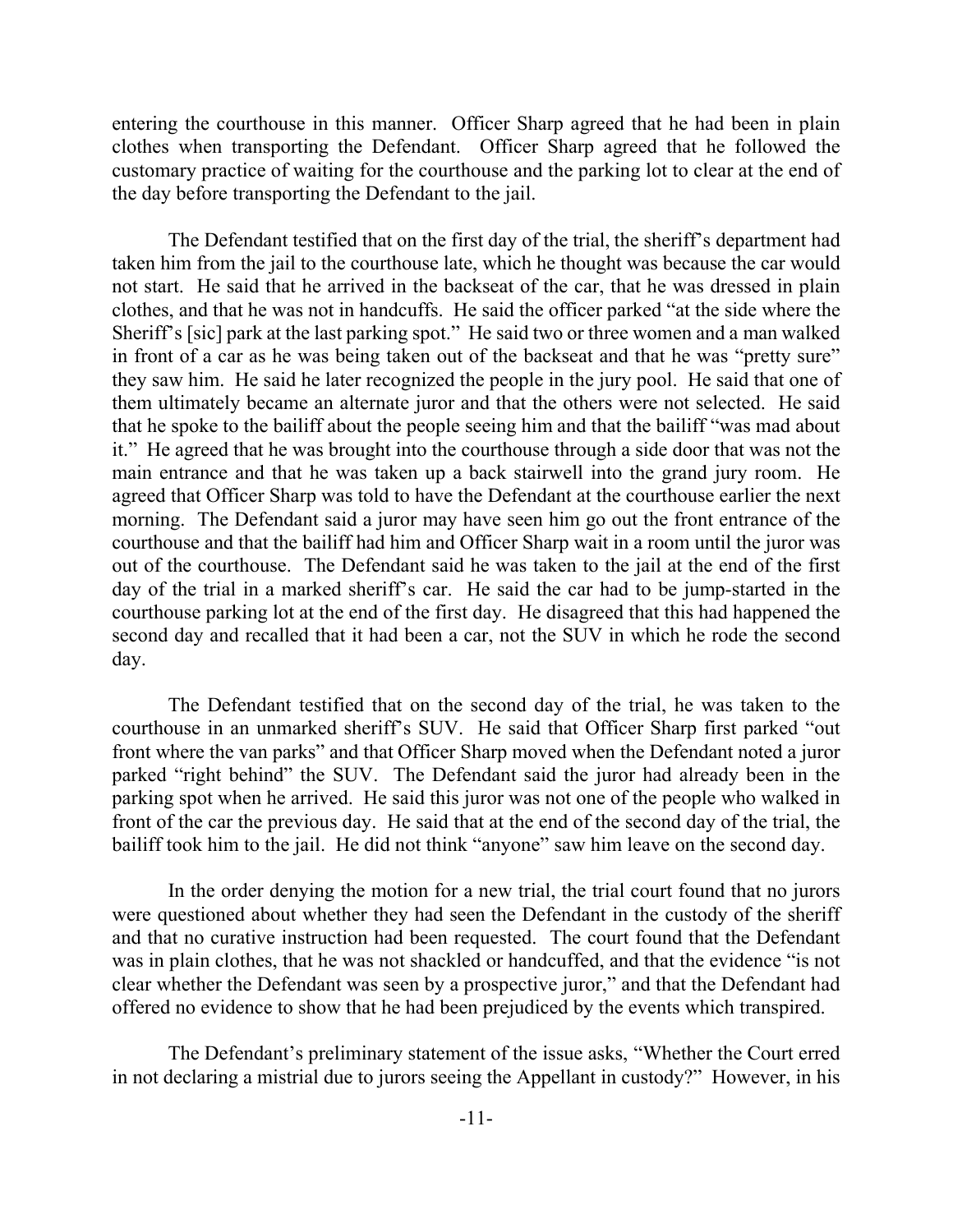argument section, he states the issue was one involving the denial of a fair trial and asks for a new trial. His argument does not address whether the court erred in not granting a mistrial. The State argues that the Defendant has waived consideration of the mistrial issue because he failed to object to the issue during the trial and agreed to the trial court's proposed remedy of having the male juror who may have seen him serve as the alternate juror. Based upon the record before us, no motion for a mistrial was raised during the trial, and the Defendant first requested relief for the possibility that the jurors had seen him in the motion for a new trial. To the extent that the Defendant's brief may be interpreted as assigning error to the fact that no mistrial was granted, the issue is waived. *See* T.R.A.P. 36(a); *State v. Christopher Scott Montella*, No. M2020-00016-CCA-R3-CD, 2022 WL 1040126, at \*11 (Tenn. Crim. App. Apr. 7, 2022) ("[A] mistrial cannot be granted after the jury verdict has been accepted by the trial court."); *State v. Justin Antonio McDowell*, No. E2020-01641-CCA-R3-CD, 2022 WL 1115577, at \*17 (Tenn. Crim. App. Apr. 14, 2022); (stating that when a claim that a mistrial should have been granted is first raised in the motion for a new trial, the issue is waived, and review is limited to one for plain error). Because the Defendant also raised the issue as one of a constitutional deprivation requiring a new trial, we will consider whether the trial court erred in denying the motion for a new trial on this basis. *See Christopher Scott Montella*, 2022 WL 1040126, at \*11.

The Defendant also raises, for the first time on appeal, an argument that his being dressed in plain clothes despite being in the custody of the sheriff might appear "suspicious" to the jurors. He has not explained the nature of the suspicion he contends might arise from these facts. Issues raised for the first time on appeal are waived. T.R.A.P. 36(a); *State v. Turner*, 919 S.W.2d 346, 356-57 (Tenn. Crim. App. 1995).

Thus, our consideration is limited to the question of whether the Defendant was denied a fair trial based upon the possibility that a juror or jurors may have seen him in the sheriff's custody. In *State v. Tandy Tomlin*, No. M2019-00274-CCA-R3-CD, 2021 WL 1388112, at \* 14-15 (Tenn. Crim. App. Apr. 13, 2021), the defendant argued that he was denied a fair trial because the jury was present when he was brought into the courtroom through a security door by a uniformed officer. The trial court found that the jurors "had no reason to know" the defendant had come from the holding area and that numerous other officers were present for security purposes. *Tandy Tomlin*, 2021 WL 1388112, at \*14. The trial court found that the defendant had not shown prejudice. A panel of this court concluded that the trial court had not abused its discretion in denying relief. *Id.* at \*15.

In *State v. Jeffery E. Long*, No. E2007-00754-CCA-R3-CD, 2008 WL 2743600, at \*4-5 (Tenn. Crim. App. July 14, 2008), *perm. app. denied* (Tenn. Jan. 20, 2009), the defendant argued that he was entitled to a new trial "because potential jurors might have seen him in the physical custody of the police when he was being placed in a holding cell inside the courthouse." An officer testified that ten people whom he assumed were prospective jurors could have seen him taking the defendant to a holding cell. *Jeffrey E.*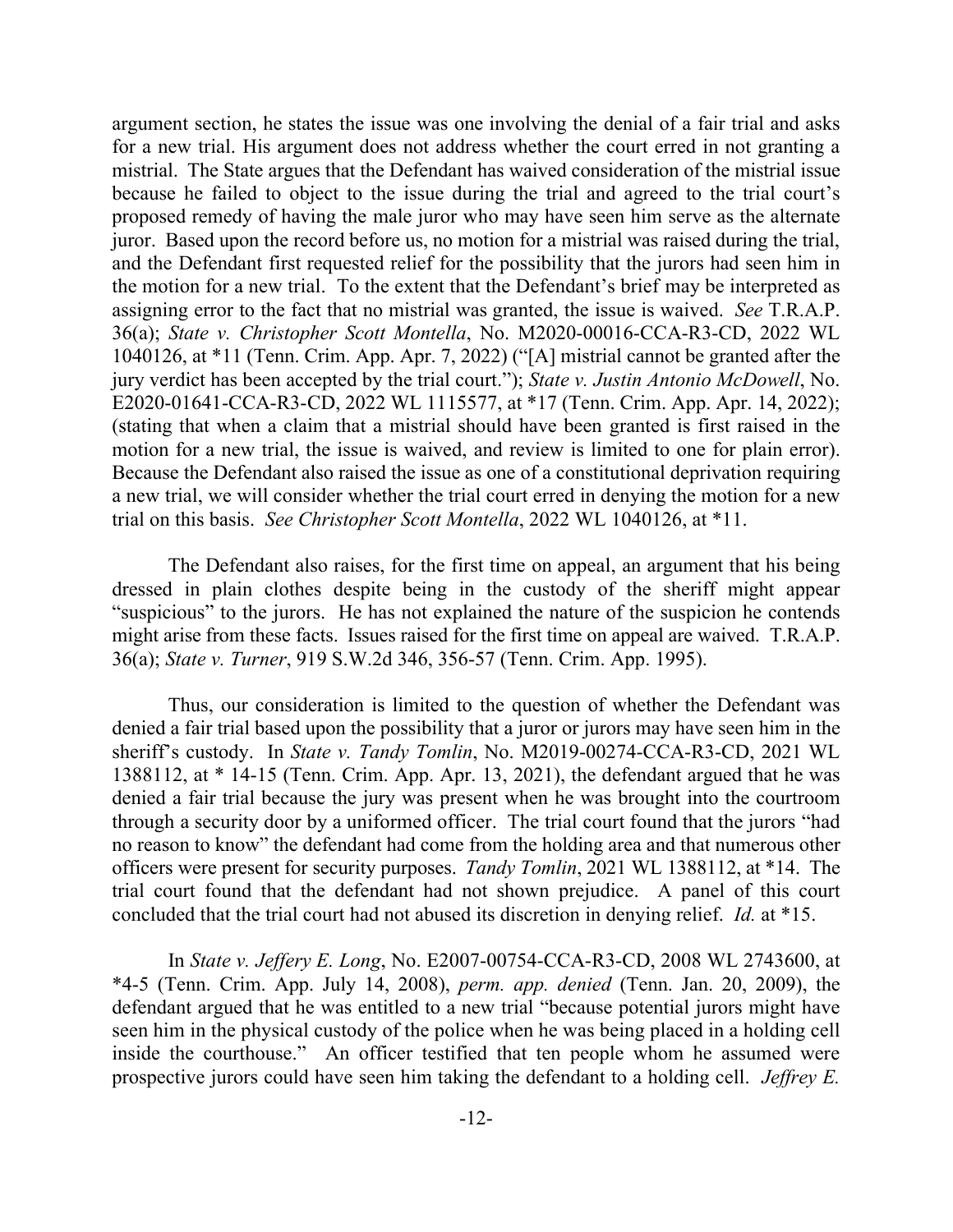Long, 2008 WL 2743600, at \*4. The officer said the defendant had been dressed in plain clothes and had not been in "visible shackles or physical restraints." *Id.* The officer testified that the door to the holding cell looked like a normal door and that anyone who saw the defendant go through the door "would not have necessarily known" it was a holding cell door. *Id.* at \*4. In affirming the trial court's denial of the motion for a new trial on this issue, a panel of this court noted the lack of evidence that any juror had been "tainted because he or she saw the defendant in custody." *Id.* at \*5

The trial court found that the Defendant did not establish whether or not he was seen by a juror and that he failed to show that he had been prejudiced by the events which transpired. The record supports the court's determinations in this regard. Further, the record reflects that the court provided a remedy for the possibility that a juror had seen the Defendant by offering to designate the juror as the alternate juror, and the defense agreed at the time that this was an acceptable remedy. Because the Defendant failed to show that he was denied a fair trial, he is not entitled to relief on this basis.

#### **III**

#### **Sentencing**

The Defendant contends that the trial court erred in ordering him to serve his sentences consecutively. He argues that an effective ten-year sentence is not justly deserved in relation to the offenses.

This court reviews challenges to the length of a sentence within the appropriate sentence range "under an abuse of discretion standard with a 'presumption of reasonableness.'" *State v. Bise*, 380 S.W.3d 682, 708 (Tenn. 2012). A trial court must consider any evidence received at the trial and sentencing hearing, the presentence report, the principles of sentencing, counsel's arguments as to sentencing alternatives, the nature and characteristics of the criminal conduct, any mitigating or statutory enhancement factors, statistical information provided by the Administrative Office of the Courts as to sentencing practices for similar offenses in Tennessee, any statement that the defendant made on his own behalf, the potential for rehabilitation or treatment, and the result of the validated risk and needs assessment. T.C.A. §§ 40-35-103 (2019), -210 (2019); *State v. Ashby*, 823 S.W.2d 166, 168 (Tenn. 1991); *State v. Moss*, 727 S.W.2d 229, 236 (Tenn. 1986); *State v. Taylor*, 744 S.W.2d 919 (Tenn. Crim. App. 1987)); *see* T.C.A. § 40-35-102 (2019).

An abuse of discretion with a presumption of reasonableness standard applies to the imposition of consecutive sentences. *State v. Pollard*, 432 S.W.3d 851, 859 (Tenn. 2013). A trial court has broad discretion in determining whether to impose consecutive service. *Id.* A trial court may impose consecutive sentencing if it finds by a preponderance of the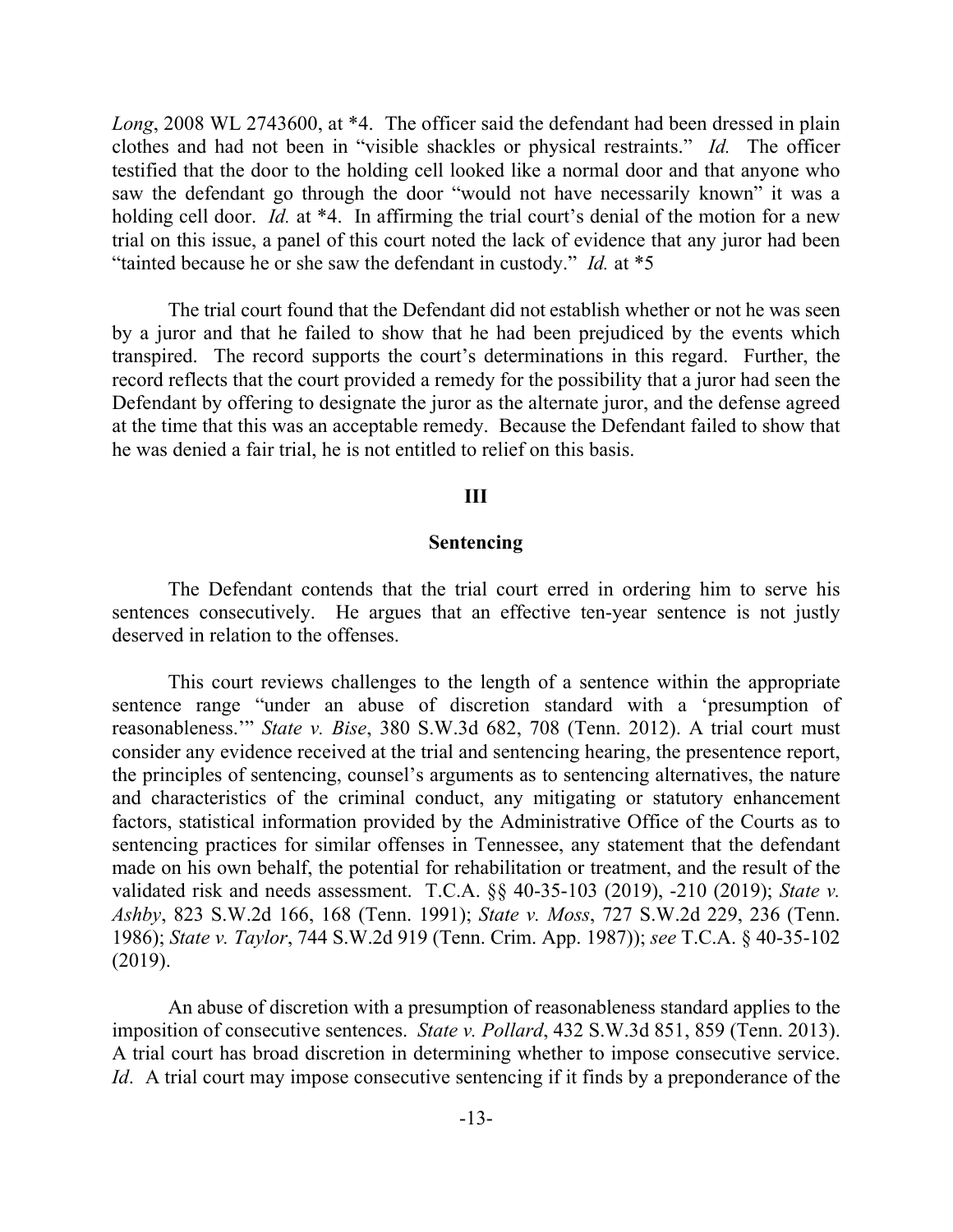evidence that one criterion is satisfied in Tennessee Code Annotated section 40-35- 115(b)(1)-(7) (2019). In determining whether to impose consecutive sentences, though, a trial court must ensure the sentence is "no greater than that deserved for the offense committed" and is "the least severe measure necessary to achieve the purposes for which the sentence is imposed." T.C.A. § 40-35-103(2), (4) (2019); *see State v. Desirey*, 909 S.W.2d 20, 33 (Tenn. Crim. App. 1995).

At the sentencing hearing, the only evidence the trial court received was the presentence report. It reflects that the thirty-four-year-old Defendant dropped out of high school in the tenth grade, had not been employed for the past two years but had been caring for and living with his father, and had never paid the court-ordered child support for three of his four children. The Defendant advised the presentence report preparer that he believed Ms. Jackson had purchased the Haynes house with an inheritance she received and that he had been going to the house to help clean it. The Defendant reported fair mental health and poor physical health. His Strong-R Risk Assessment ranked him as a "moderate" risk to reoffend. His history of criminal convictions included numerous misdemeanor convictions and several probation revocations, beginning at age twenty-one and continuing until the present offenses.

The trial court found that the Defendant had seventeen prior misdemeanor convictions and an additional Alabama second degree assault conviction. The court found that consecutive sentencing was appropriate on the basis that the Defendant had an extensive history of criminal activity. *See* T.C.A. § 40-35-115(b)(2). The court noted, as well, that the overall length of the sentence must be no greater than deserved for the offenses and the least severe measure necessary. *See id.* § 40-35-103(2), (4); *Desirey*, 909 S.W.2d at 33. The court found that an effective ten-year sentence was appropriate and that it had taken this into account in determining the length of the individual sentences and in imposing consecutive sentencing. The court noted that with respect to the length of the theft sentence that four years was "not even halfway up the range" but that it was nevertheless appropriate because an overall ten-year sentence was likewise appropriate.

The Defendant argues that the overall sentence is greater than deserved and that it is "unjustifiably disparate" in view of sentencing statistics published for aggravated burglary sentences by the Administrative Office of the Courts. The Defendant does not argue that the court erred in applying the enhancement factors. The record reflects that the trial court engaged in a thoughtful and thorough analysis of the relevant considerations and the facts of the case. The court made findings regarding the enhancement and mitigating factors for the individual sentences, and it noted its fashioning the length of the individual sentences in order to impose an effective ten-year sentence on the basis that this overall length was no greater than deserved and the least severe measure necessary. The court based its consecutive sentencing determination upon a finding that the Defendant had an extensive history of criminal convictions, a finding the Defendant does not challenge on